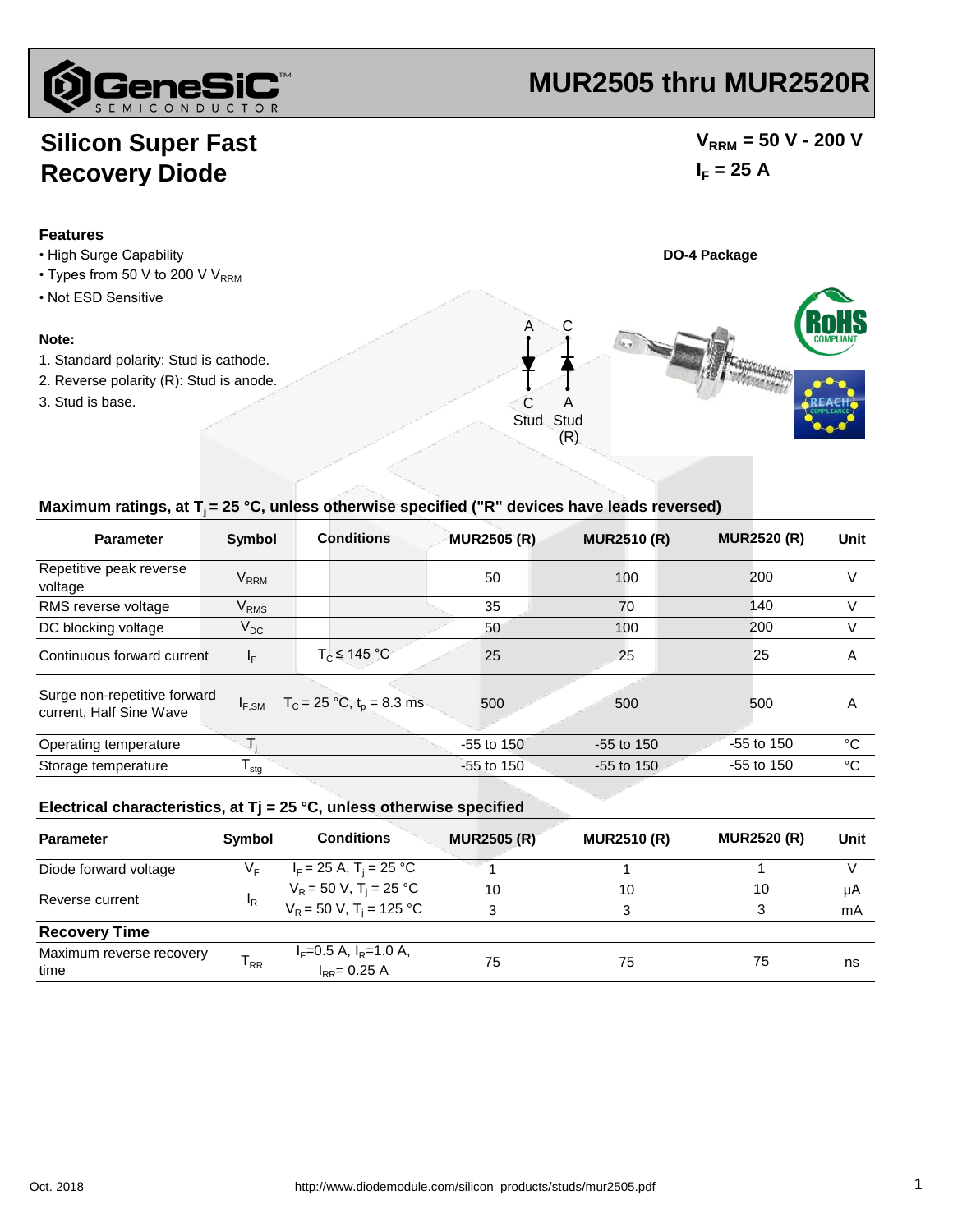

# **MUR2505 thru MUR2520R**



Volts Reverse Voltage - Volts